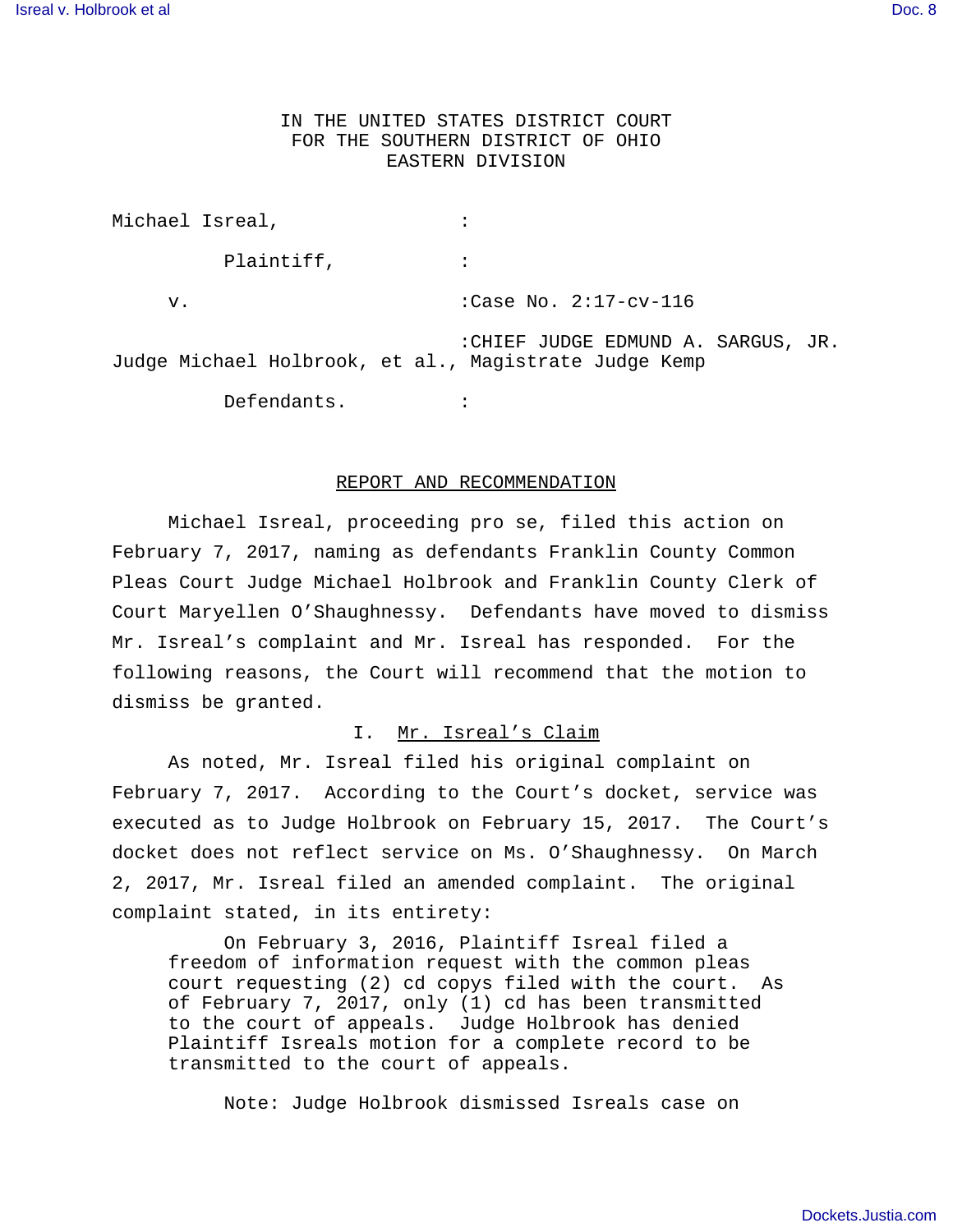February 9, 2016, however, he still is denying Isreal's rights to full discovery. See the attached exhibits leading up to the present.

#### RELIEF SOUGHT

Plaintiff Isreal request of this court to allow the freedom of information request to be completed.

Mr. Isreal attached 47 pages of exhibits to his original complaint.

Mr. Isreal's amended complaint contains the following additional allegations. Initially, Mr. Isreal describes a slip and fall negligence case he filed against State Auto. Apparently, in connection with that case, State Auto refused to provide a CD to Mr. Isreal. According to Mr. Isreal, this CD was supposed to show the slip and fall incident that occurred on February 15, 2010. Ultimately, Mr. Isreal obtained a copy of the CD from defense counsel and filed it with the Franklin County Court of Common Please Clerk's office.

Further, Mr. Isreal describes a hearing directed to motions to compel held at his request before Judge Holbrook. Mr. Isreal explains that a court reporter was present but did not record the proceeding. Mr. Isreal, however, recorded that proceeding on his phone, had it transcribed, and filed 2 CDs with the Clerk's office.

Finally, Mr. Isreal alleges that, shortly after the filing, Judge Holbrook signed out the CDs from the file room. According to Mr. Isreal, only one of these CDs has been transmitted to the Court of Appeals. Mr. Isreal seeks \$1.5 million dollars in damages for the denial of his right to public information. Mr. Isreal attaches 49 pages of exhibits to his amended complaint, many of which are duplicates of the documents attached to his original complaint.

Mr. Isreal's response to the motion to dismiss contains

-2-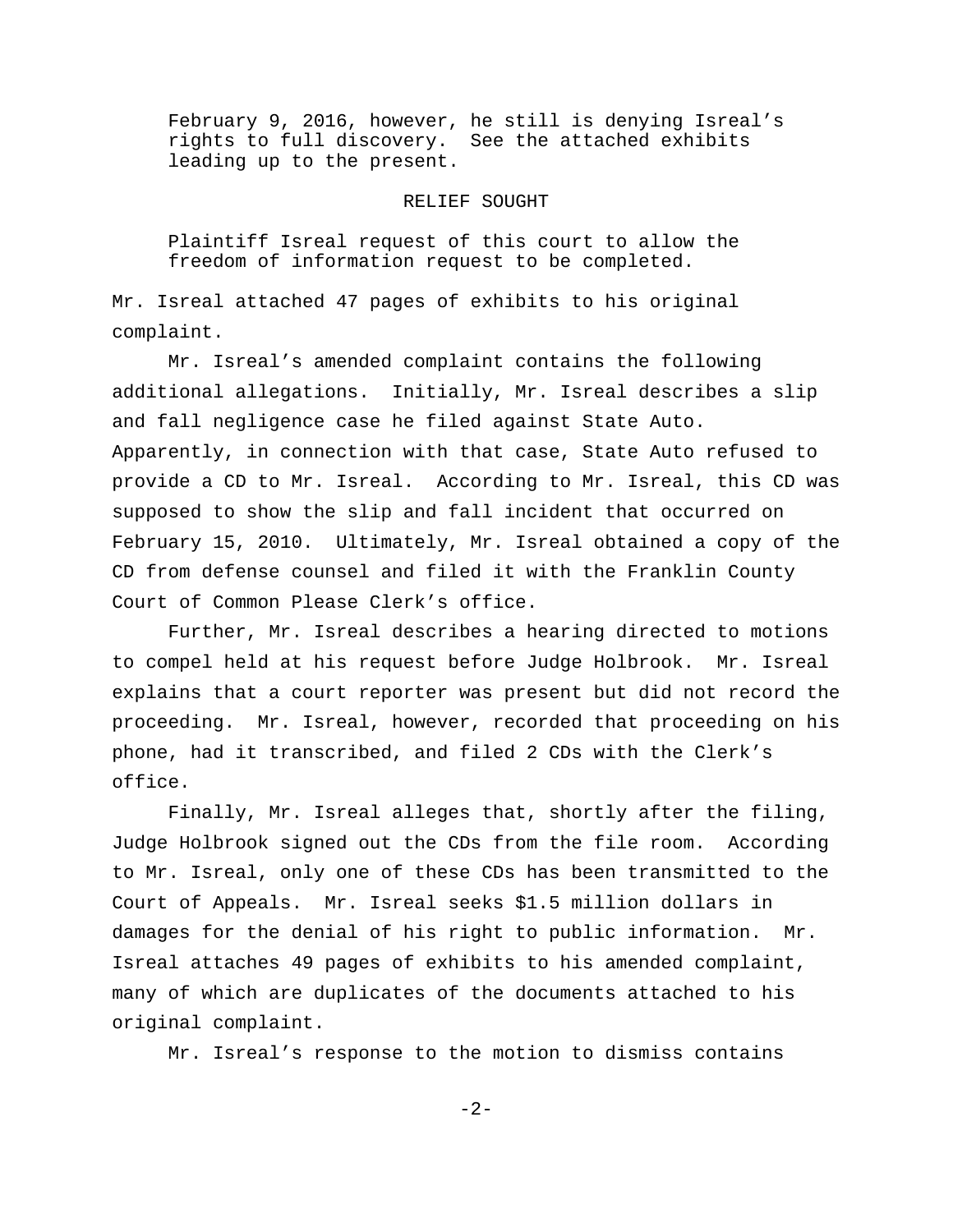additional clarification of his claim. Following a brief introduction in which he cites 42 U.S.C. §1983 as the basis for his claim, Mr. Isreal provides the following information stated here as he explains it in a section captioned as "Walking Up the Justice Trail."

On February 3, 2016, August 29, 2016, Plaintiff Isreal filed a Freedom of Information Request with the common pleas court requesting (2) cd copy's filed with the franklin county common pleas court. On January 25, 2017, Isreal filed a Public Information Request with Ron O'brien asking him to compel the clerk Maryellen O'Shaughnessy to "MAKE AVAILABLE THE FOLLOWING PUBLIC RECORDS PURSUANT TO OHIO REVISED CODE ANN. 149.43 WITHELD SINCE 2016."

1. A copy of the original CD handed to plaintiff Isreal on October 25, 2012 by Anna Wachtell. See filing of cd on October 25, 2012.

2. The second missing Status conference CD filed with the Common Pleas Court.

... See Judge Holbrook's January 30, 2017 denying Isreal's Public Information request addressed to Ron O'Brien the Franklin County Prosecutor. Ron O'Brien has not responded to Isreal's Public Information Request.

As of March 31, 2017, only (1) cd has been transmitted to and from the court of appeals. See record of (1) cd being transmitted to the court of appeals on \_\_\_\_\_\_\_\_\_\_\_\_\_ then returned to the franklin county common pleas clerk on\_\_\_\_\_\_\_\_\_\_. See attached:

1. Isreal's Public Information Request

2. Judge Holbrooks Deny Isreal's Public Information request,

3. Sign in, sign out Public Record forms with the clerks entrys.

Isreal's Public Information Request and Judge Holbrooks denials.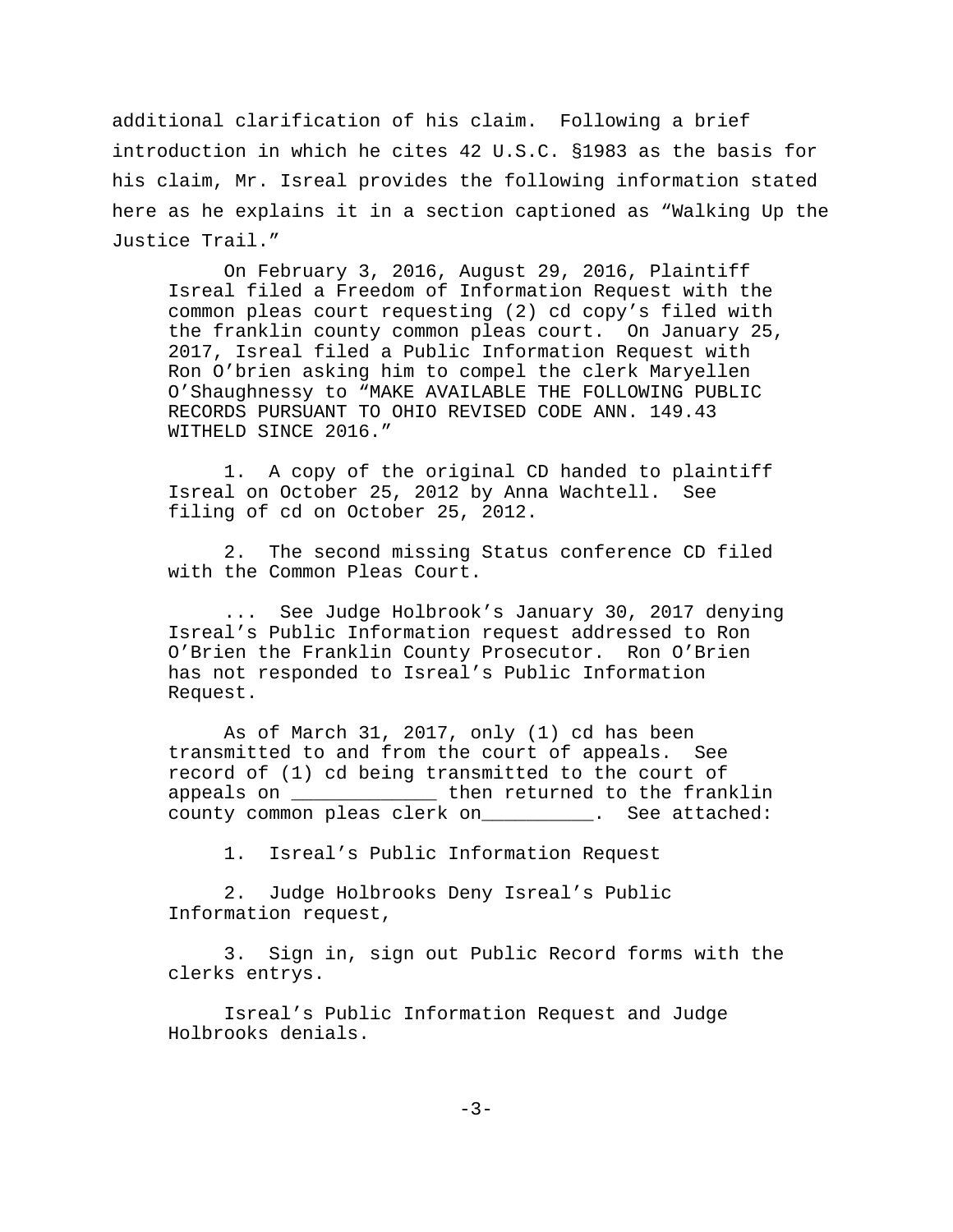Defendants have moved to dismiss Mr. Isreal's claims on two grounds. First, Defendants contend that they are entitled to judicial immunity. Further, they contend that, to the extent that Mr. Isreal is seeking review of a state court decision, his claim is barred by the Rooker-Feldman doctrine.

II. The Motion to Dismiss

## A. Rule 12(b)(6)

Defendants have moved to dismiss under Rule 12(b)(6) on grounds of judicial immunity. A motion to dismiss under Fed. R. Civ. P 12(b)(6) should not be granted if the complaint contains "enough facts to state a claim to relief that is plausible on its face." Bell Atlantic Corp. v. Twombly, 550 U.S. 544, 570 (2007). All well-pleaded factual allegations must be taken as true and be construed most favorably toward the non-movant. Scheuer v. Rhodes, 416 U.S. 232, 236 (1974); Gunasekera v. Irwin, 551 F.3d 461, 466 (6th Cir. 2009). Rule 8(a) admonishes the Court to look only for a "short and plain statement of the claim," however, rather than requiring the pleading of specific facts. Erickson v. Pardus, 551 U.S. 89 (2007).

A 12(b)(6) motion to dismiss is directed solely to the complaint and any exhibits attached to it. Roth Steel Products v. Sharon Steel Corp., 705 F.2d 134, 155 (6th Cir. 1983). The merits of the claims set forth in the complaint are not at issue on a motion to dismiss for failure to state a claim. Consequently, a complaint will be dismissed pursuant to Fed. R. Civ. P. 12(b)(6) only if there is no law to support the claims made, or if the facts alleged are insufficient to state a claim, or if on the face of the complaint there is an insurmountable bar to relief. See Rauch v. Day & Night Mfg. Corp., 576 F.2d 697, 702 (6th Cir. 1978). Rule 12 (b)(6) must be read in conjunction with Fed. R. Civ. P. 8(a) which provides that a pleading for relief shall contain "a short and plain statement of the claim showing that the pleader is entitled to relief." 5A Wright & Miller, Federal Practice and Procedure § 1356 (1990). The moving

 $-4-$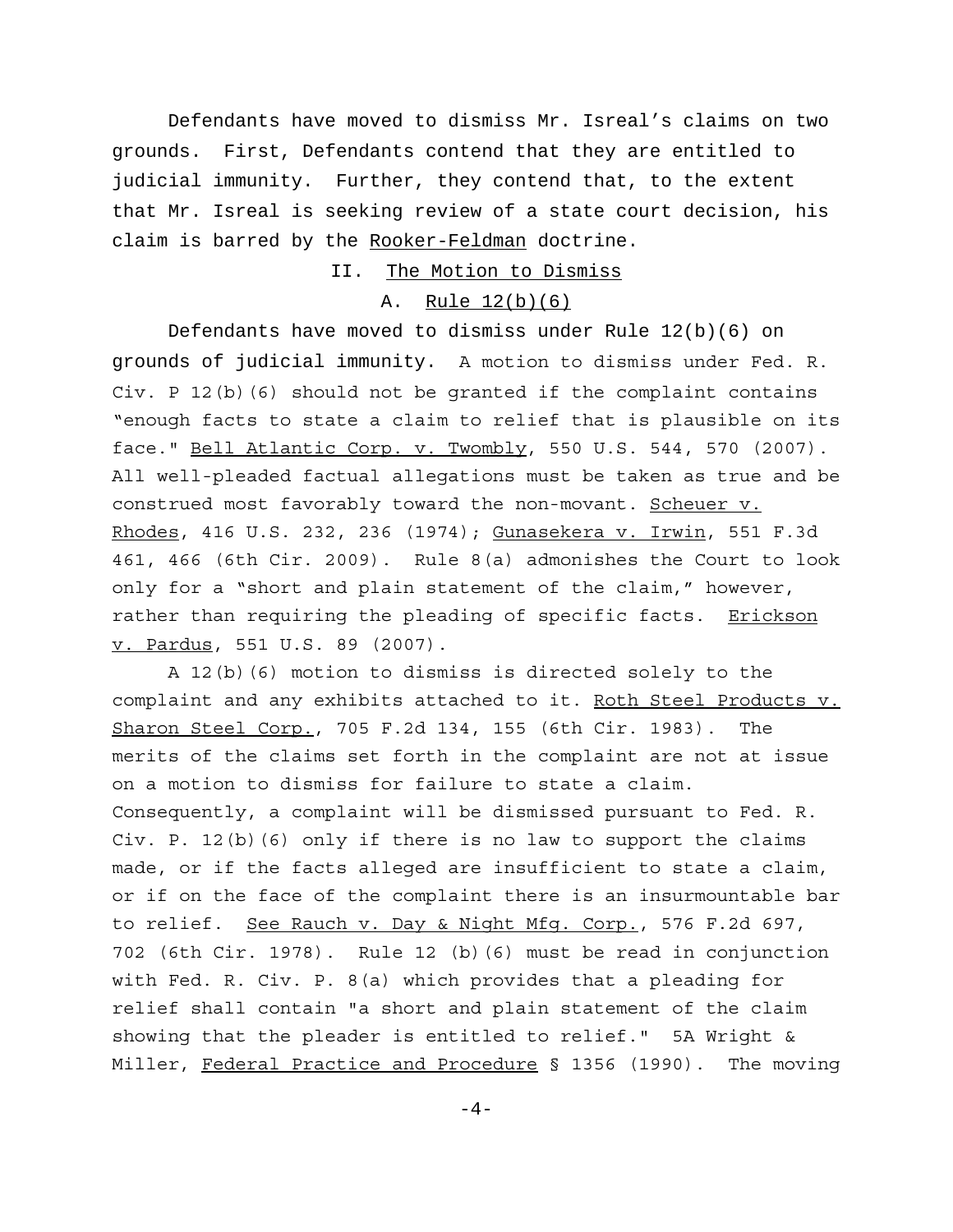party is entitled to relief only when the complaint fails to meet this liberal standard. Id.

On the other hand, more than bare assertions of legal conclusions is required to satisfy the notice pleading standard. Scheid v. Fanny Farmer Candy Shops, Inc., 859 F.2d 434, 436 (6th Cir. 1988). "In practice, a complaint must contain either direct or inferential allegations respecting all the material elements to sustain a recovery under some viable legal theory." Id. (emphasis in original, quotes omitted).

"[w]e are not holding the pleader to an impossibly high standard; we recognize the policies behind rule 8 and the concept of notice pleading. A plaintiff will not be thrown out of court for failing to plead facts in support of every arcane element of his claim. But when a complaint omits facts that, if they existed, would clearly dominate the case, it seems fair to assume that those facts do not exist."

Id. It is with these standards in mind that the motion to dismiss will be decided.

Turning to the doctrine of judicial immunity, as a general rule, judges are entitled to absolute immunity from civil liability regardless of the consequences which follow from their judicial acts. "It is well-established that judges of courts of general jurisdiction are immune from liability for their judicial acts.... Except for acts in the 'clear absence' of jurisdiction, judicial immunity is absolute." Sparks v. Kentucky Character & Fitness Committee, 818 F.2d 541, 542 (6th Cir. 1987), vacated, 484 U.S. 1022 (1988), aff'd on reconsideration, 859 F.2d 428 (6th Cir. 1988), citing Bradley v. Fisher, 80 U.S. (13 Wall.) 335 (1871); Stump v. Sparkman, 435 U.S. 349 (1978); King v. Love, 766 F.2d 962 (6th Cir.), cert. denied 474 U.S. 971 (1985).

Bradley stands for the proposition that, at common law, a judge enjoys absolute immunity from the consequences of judicial acts, premised upon the concern that if such immunity were not available, judges would constantly be the subject of lawsuits by

 $-5-$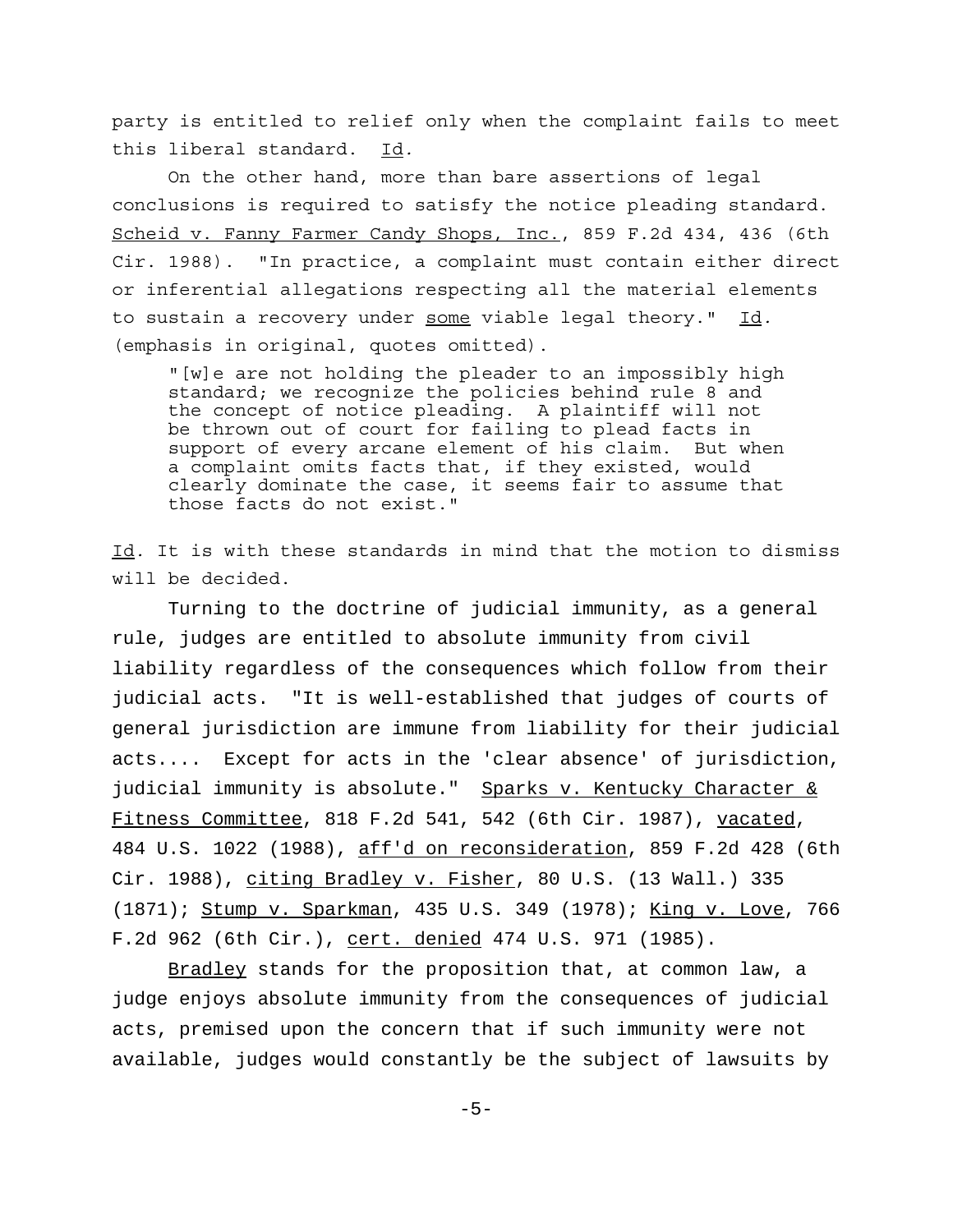unsuccessful or dissatisfied litigants, and that the risk of personal liability and the interference with a judicial function posed by the availability of such lawsuits would make it impossible either for judges to carry out their functions or to encourage persons to become judges in the first instance. That common-law principle was extended to liability under 42 U.S.C. § 1983 by Pierson v. Ray, 386 U.S. 547 (1967). As more completely explained in Stump v. Sparkman, supra, the immunity does not disappear even if the judicial act "was in error, was done maliciously, or was in excess of [the judge's] authority"; liability attaches only to acts taken in the "'clear absence of all jurisdiction.'" Id. at 356-57, quoting Bradley v. Fisher, supra.

If a judge acts in some capacity other than a judicial capacity, judicial immunity does not apply. Forrester v. White, 484 U.S. 219 (1988); see Crooks v. Maynard, 913 F.2d 699, 700 (9th Cir. 1990)("Absolute judicial immunity only applies to judicial acts and not to administrative, legislative, and executive functions that a judge may perform"). It is not always clear which acts of a judge are "judicial" and which are not. The test is a functional one. The court must consider the nature of the act, not the identity of the actor. "Any time an action taken by a judge is not an adjudication between parties, it is less likely that the act is a judicial one." Morrison v. Lipscomb, 877 F.2d 463, 466 (6th Cir. 1989). However, if the act helps to determine the rights and liabilities of parties to a lawsuit, it may be a judicial act even if it does not fall into the traditional category of deciding a case.

Once the court determines that an act is of a judicial nature - that is, one ordinarily performed by a judge - and the persons dealing with the judge reasonably understand his actions to have been so performed, unless there is unequivocal proof that

-6-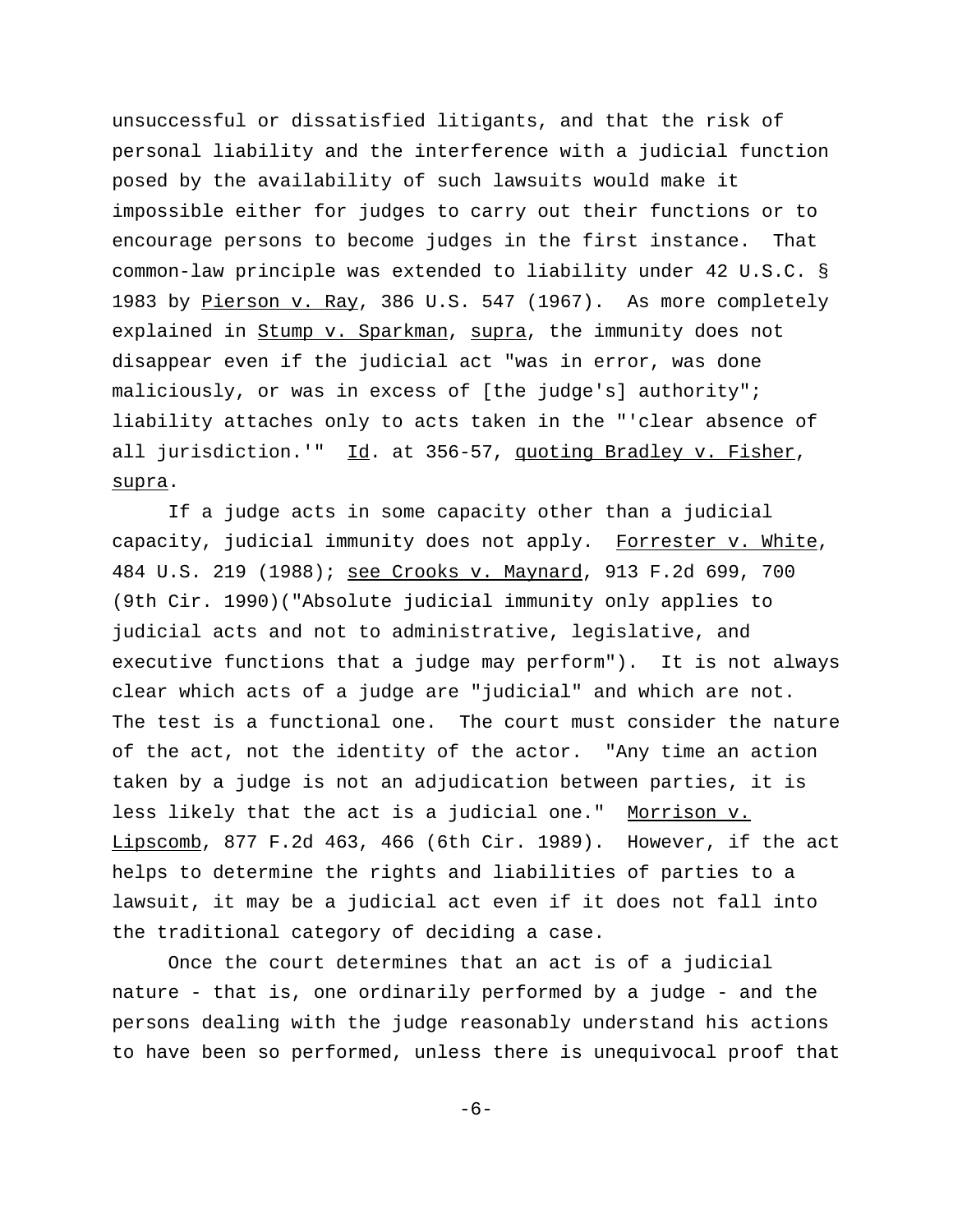the judge acted in the clear absence of all jurisdiction, he or she is absolutely immune from a suit for money damages brought under § 1983.

 Mr. Isreal's allegations, liberally construed in his favor, suggest that his claim arises from Judge Holbrook's actions in denying a public information request. The resolution of a motion is an act typically performed by a judge. To this extent, Mr. Isreal dealt with Judge Holbrook in his judicial capacity. Further, as the Common Pleas Judge assigned to Mr. Isreal's case, Judge Holbrook's actions cannot be said to have been taken in the complete absence of jurisdiction. Consequently, Judge Holbrook is entitled to judicial immunity and the motion to dismiss will be granted on this ground.

This is so despite Mr. Isreal's citation in his response to language in an order issued by Judge Holbrook on February 19, 2013, in Mr. Isreal's case against G-Core Automotive. That language indicates that, because the case had been dismissed for Mr. Isreal's failure to prosecute, the court lacked jurisdiction to consider a motion. To the extent that Mr. Isreal believes this language suggests Judge Holbrook was acting without jurisdiction and cannot be shielded by judicial immunity, he is mistaken. A "court has jurisdiction to determine its own jurisdiction." Michigan Head Start Directors Ass'n v. Butz, 397 F.Supp. 1124, 1131 (W.D. Mich. 1975). Consequently, the language of that order cannot be read to support any conclusion that Judge Holbrook was acting beyond his jurisdiction in that particular action or with respect to Mr. Isreal's public information request.

Turning to Mr. Isreal's claims against Ms. O'Shaughnessy, his filings do not explain specifically how she was involved in any alleged violation of his rights. While courts construe pro se complaints liberally, such complaints must satisfy basic

-7-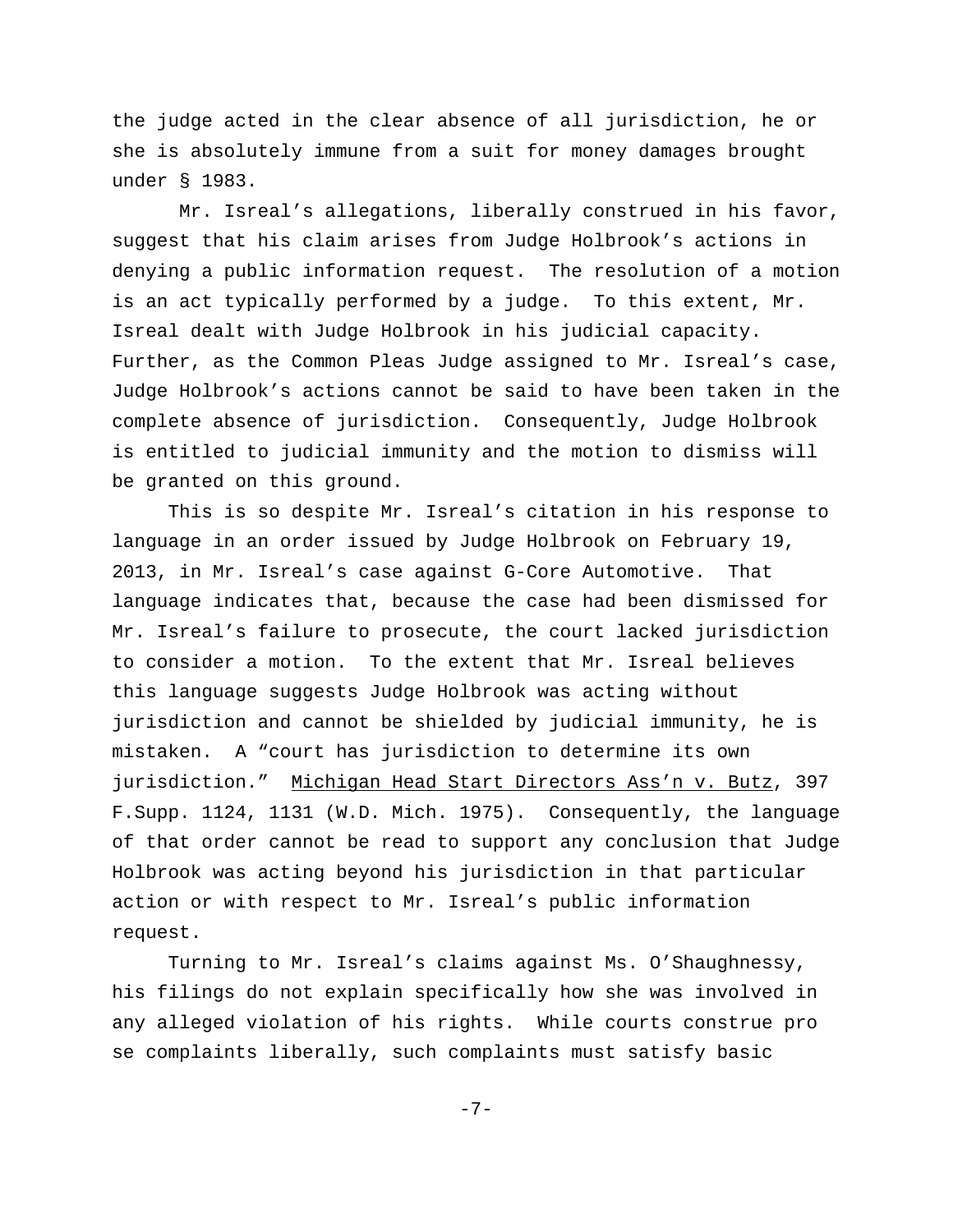pleading requirements. Gilmore v. Corrections Corp. of America, 92 Fed.Appx. 188, 190 (6th Cir. 2004). "Merely listing names in the caption of the complaint and alleging constitutional violations in the body of the complaint is not enough to sustain recovery under §1983." Id. Moreover, at most, Mr. Isreal's allegations suggest that such a claim could only be directed to her in her role as the Clerk of Court as it related to executing Judge Holbrook's order. Court officers also enjoy absolute immunity from suit on claims arising out of their performance of judicial or quasi-judicial functions. Foster v. Walsh, 864 F.2d 416, 418 (6th Cir. 1988); see also Lyle v. Jackson, 49 Fed.Appx. 492 (6th Cir. 2002)(court clerks entitled to quasi-judicial immunity for alleged failure to provide copies of filing and transcripts). Consequently, the motion to dismiss will be granted as to Ms. O'Shaughnessy.

Finally, there is some suggestion in Mr. Isreal's initial filing that he is requesting that this Court direct the state court to comply with his public information request. The Court is without any authority to do so. See Leisure v. Bettis, 248 F.3d 1149 (Table), 2000 WL 1720542 (6th Cir. Nov. 7, 2000)("federal courts have no authority to issue a writ of mandamus directing a state court or its judicial officers in the performance of their duties").

Because the Court is recommending dismissal of Mr. Isreal's claim on grounds of judicial immunity, it will not consider Defendant's alternative argument for dismissal.

# III. Recommendation

For the reasons stated above, the Court recommends that the motion to dismiss (Doc. 6) be granted.

### PROCEDURE ON OBJECTIONS

If any party objects to this Report and Recommendation, that party may, within fourteen days of the date of this Report, file

-8-